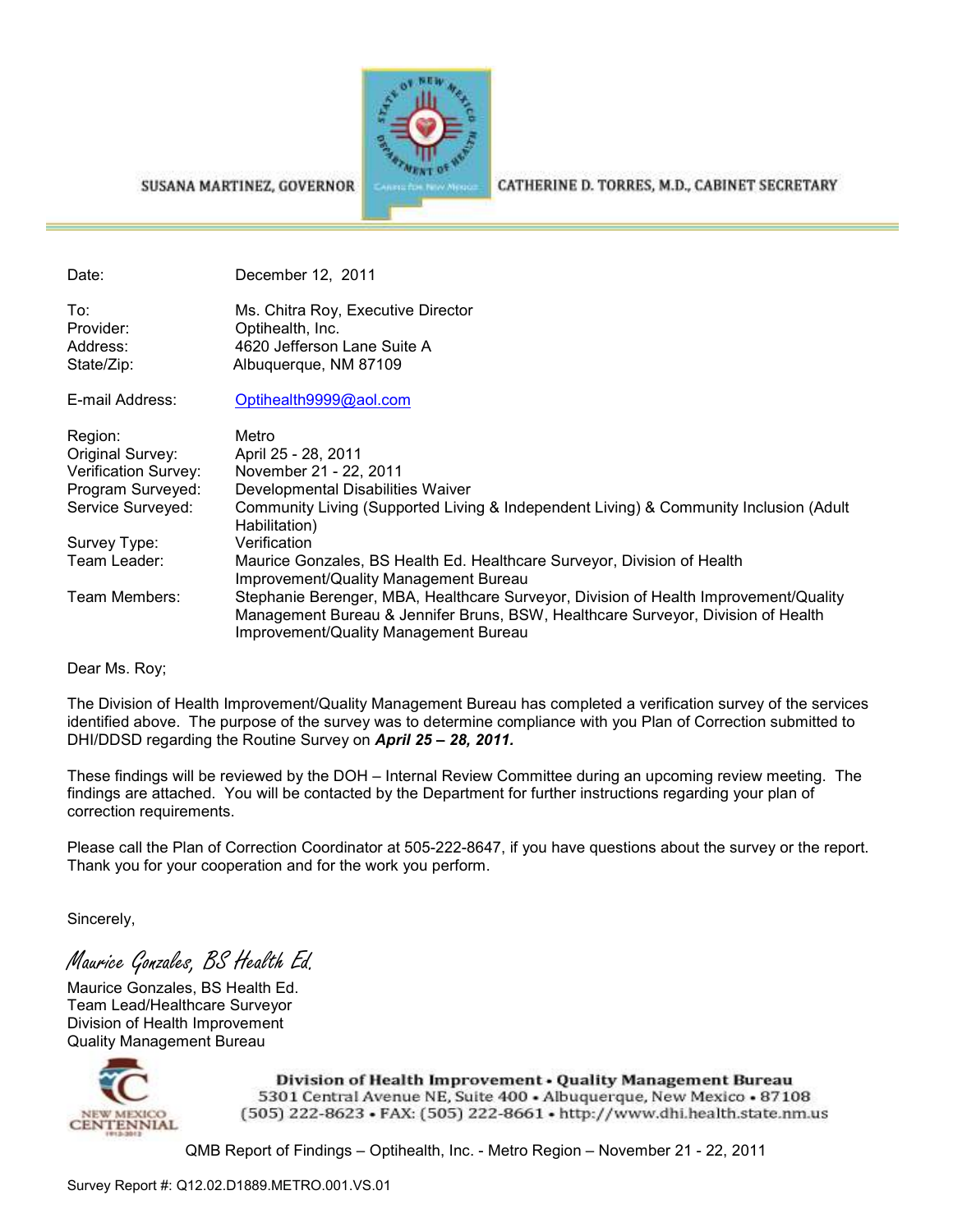| <b>Survey Process Employed:</b>            |                                                                                                                                                                                                                           |                                                                                                                                                                                                                                          |
|--------------------------------------------|---------------------------------------------------------------------------------------------------------------------------------------------------------------------------------------------------------------------------|------------------------------------------------------------------------------------------------------------------------------------------------------------------------------------------------------------------------------------------|
| <b>Entrance Conference Date:</b>           | November 21, 2011                                                                                                                                                                                                         |                                                                                                                                                                                                                                          |
| Present:                                   | Optihealth, Inc.<br>Chitra Roy, Director                                                                                                                                                                                  | Christy Chavez, Administrative Assistant                                                                                                                                                                                                 |
|                                            | DOH/DHI/QMB                                                                                                                                                                                                               | Maurice Gonzales, BS Health Ed. Team Lead/Healthcare Surveyor<br>Stephanie Berenger, MBA, Healthcare Surveyor<br>Jennifer Bruns, BSW, Healthcare Surveyor                                                                                |
| Exit Conference Date:                      | November 22, 2011                                                                                                                                                                                                         |                                                                                                                                                                                                                                          |
| Present:                                   | Optihealth, Inc.<br>Chitra Roy, Director<br>Susan White, Office Manager                                                                                                                                                   | Christy Chavez, Administrative Assistant<br>Brenda Allen, Service Coordinator<br>Jeanette Benjamin, Service Coordinator                                                                                                                  |
|                                            | <b>DOH/DHI/QMB</b>                                                                                                                                                                                                        | Maurice Gonzales, BS Health Ed. Team Lead/Healthcare Surveyor<br>Stephanie Berenger, MBA, Healthcare Surveyor<br>Jennifer Bruns, BSW, Healthcare Surveyor                                                                                |
| <b>Total Homes Visited</b>                 | Number:                                                                                                                                                                                                                   | 7                                                                                                                                                                                                                                        |
| <b>Supported Homes Visited</b><br>❖        | Number:                                                                                                                                                                                                                   | $\overline{7}$                                                                                                                                                                                                                           |
| <b>Administrative Locations Visited</b>    | Number:                                                                                                                                                                                                                   | 1                                                                                                                                                                                                                                        |
| <b>Total Sample Size</b>                   | Number:                                                                                                                                                                                                                   | 8<br>1 - Jackson Class Members<br>7 - Non-Jackson Class Members<br>7 - Supported Living<br>1 - Independent Living<br>4 - Adult Habilitation                                                                                              |
| Records Reviewed (Persons Served)          | Number:                                                                                                                                                                                                                   | 4 (The other 4 Individuals did not have deficiencies<br>that required review during the verification survey)                                                                                                                             |
| Direct Service Professionals Record Review | Number:                                                                                                                                                                                                                   | 109                                                                                                                                                                                                                                      |
| <b>Service Coordinator Record Review</b>   | Number:                                                                                                                                                                                                                   | $\overline{2}$                                                                                                                                                                                                                           |
| <b>Administrative Files Reviewed</b>       | <b>Billing Records</b><br>٠<br><b>Medical Records</b><br>٠<br><b>Personnel Files</b><br>$\bullet$<br><b>Training Records</b><br>$\bullet$<br>$\bullet$<br>$\bullet$<br>$\bullet$<br>$\bullet$<br><b>Evacuation Drills</b> | Incident Management Records<br>Agency Policy and Procedure<br><b>Caregiver Criminal History Screening Records</b><br><b>Employee Abuse Registry</b><br>Human Rights Notes and/or Meeting Minutes<br>Quality Assurance / Improvement Plan |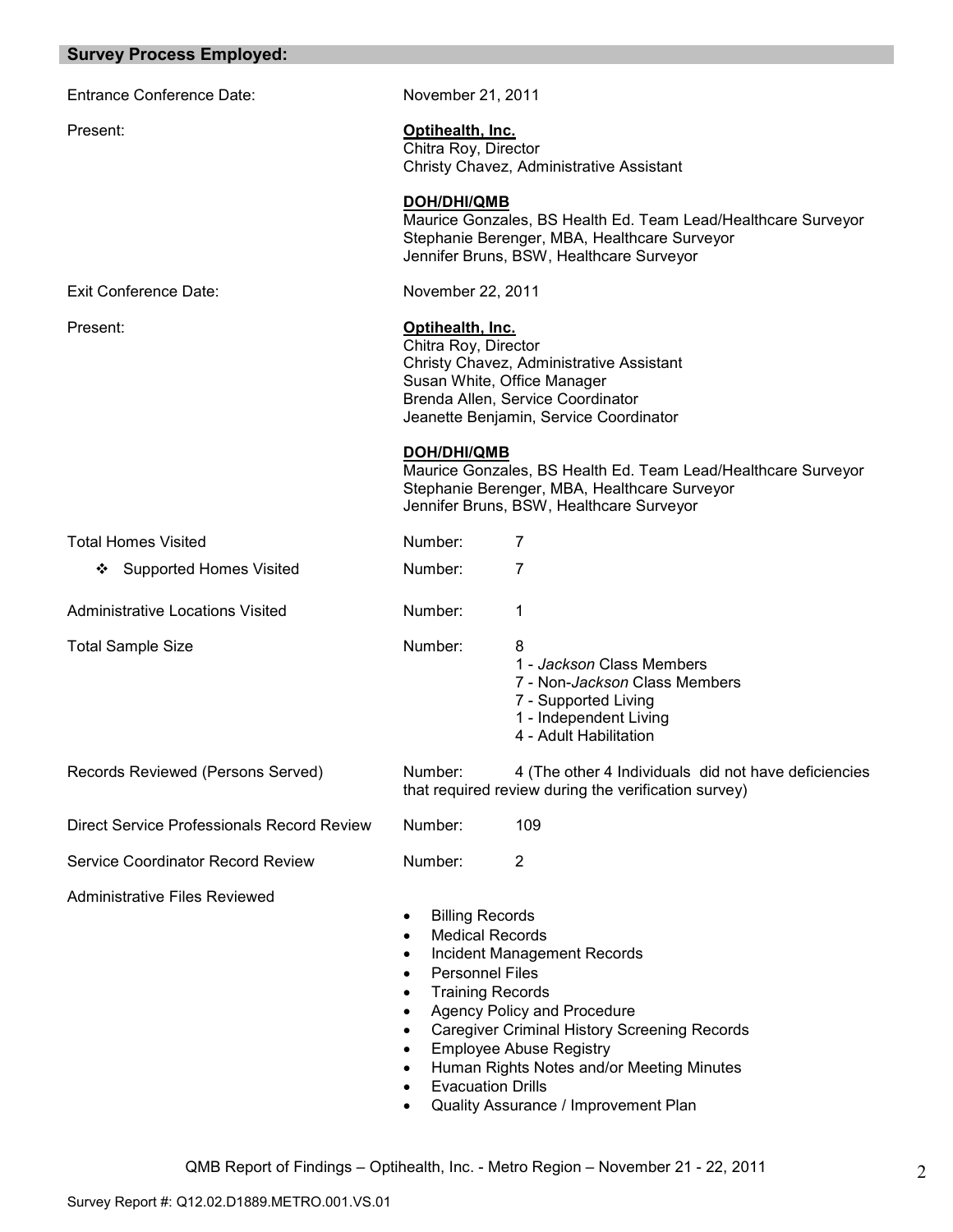- CC: Distribution List: DOH Division of Health Improvement
- DOH Developmental Disabilities Supports Division
- DOH Office of Internal Audit
	- HSD Medical Assistance Division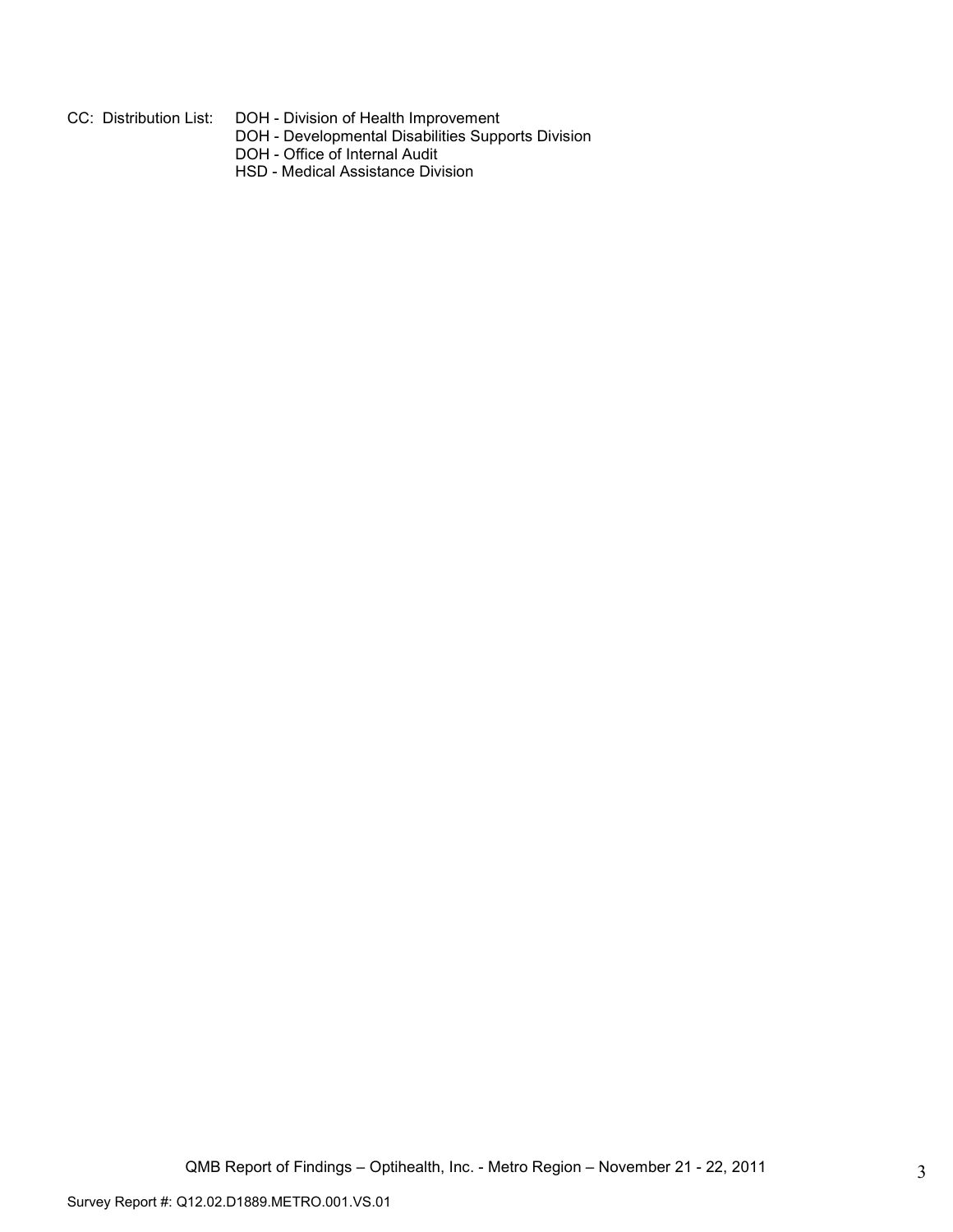Each deficiency in your Report of Findings is scored on a Scope and Severity Scale. The culmination of each deficiency's Scope and Severity is used to determine degree of compliance to standards and regulations and level of QMB Compliance Determination.

|                 |                  |                                                             |                                  | <b>SCOPE</b>                                |                                     |
|-----------------|------------------|-------------------------------------------------------------|----------------------------------|---------------------------------------------|-------------------------------------|
|                 |                  |                                                             | <b>Isolated</b><br>$01\% - 15\%$ | <b>Pattern</b><br>$16\% - 79\%$             | <b>Widespread</b><br>$80\% - 100\%$ |
|                 | High Impact      | Immediate Jeopardy to<br>individual health and or<br>safety | J.                               | K.                                          | L.                                  |
|                 |                  | <b>Actual harm</b>                                          | G.                               | н.                                          | ī.                                  |
| <b>SEVERITY</b> | Medium<br>Impact | No Actual Harm<br>Potential for more than                   | D.                               | Е.                                          | $F.$ (3 or<br>more)                 |
|                 | minimal harm     | $D.$ (2 or<br>less)                                         |                                  | $F.$ (no<br>conditions of<br>participation) |                                     |
|                 | Low<br>Impact    | No Actual Harm<br>Minimal potential for<br>harm.            | А.                               | <b>B.</b>                                   | C.                                  |

# **Scope and Severity Definitions:**

• Isolated:

A deficiency that is limited to 1% to 15% of the sample, usually impacting few individuals in the sample.

• Pattern:

A deficiency that impacts a number or group of individuals from 16% to 79% of the sample is defined as a pattern finding. Pattern findings suggest the need for system wide corrective actions.

• Widespread:

A deficiency that impacts most or all (80% to 100%) of the individuals in the sample is defined as widespread or pervasive. Widespread findings suggest the need for system wide corrective actions as well as the need to implement a Continuous Quality Improvement process to improve or build infrastructure. Widespread findings could be referred to the Internal Review Committee for review and possible actions or sanctions.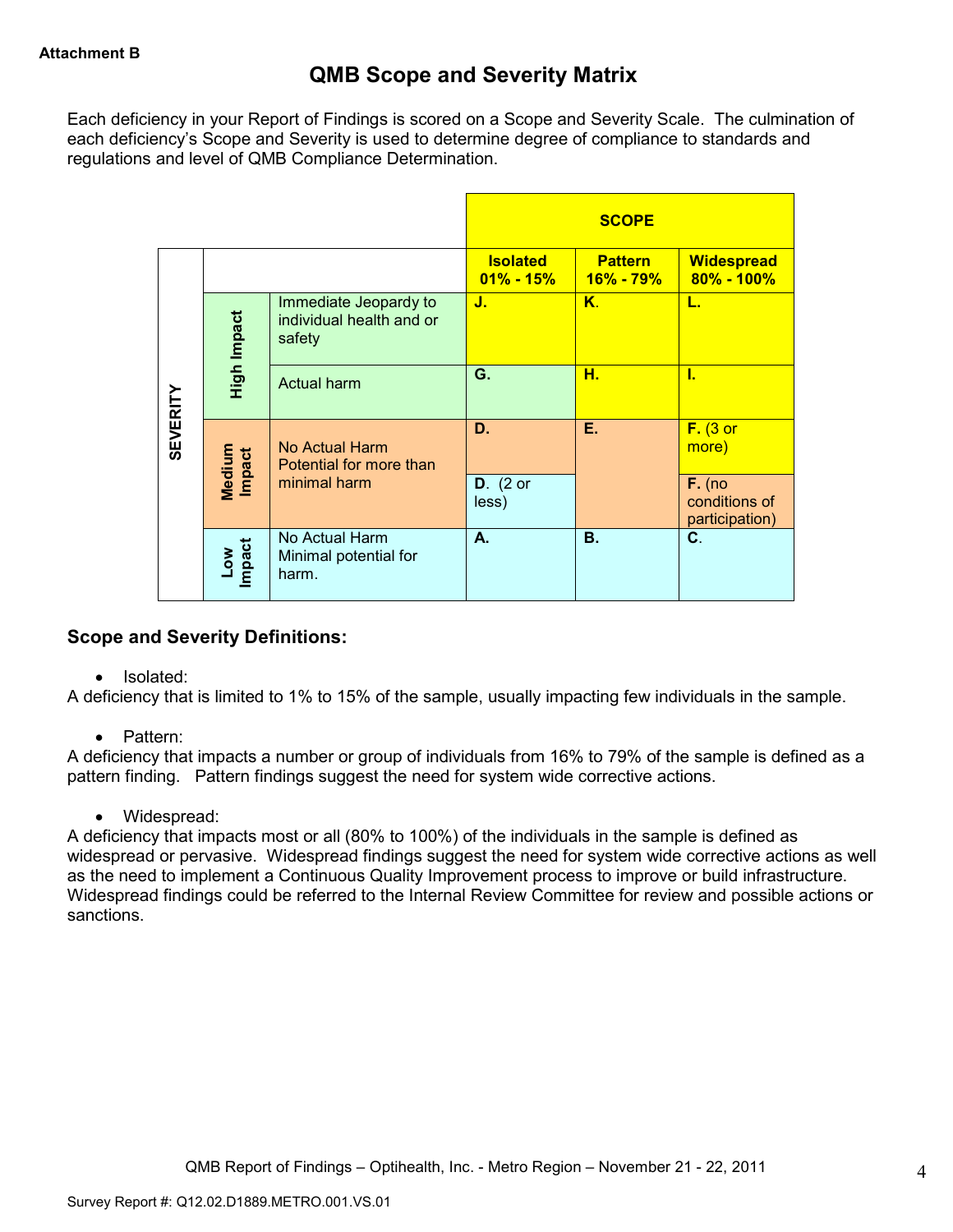# **QMB Determinations of Compliance**

• "Substantial Compliance with Conditions of Participation"

The QMB determination of "Substantial Compliance with Conditions of Participation" indicates that a provider is in substantial compliance with all 'Conditions of Participation' and other standards and regulations. The agency has obtained a level of compliance such that there is a minimal potential for harm to individuals' health and safety. To qualify for a determination of Substantial Compliance with Conditions of Participation, the provider must be in compliance with all Conditions of Participation.

• "Non-Compliance with Conditions of Participation"

The QMB determination of "Non-Compliance with Conditions of Participation" indicates that a provider is out of compliance with one (1) or more 'Conditions of Participation.' This non-compliance, if not corrected, is likely to result in a serious negative outcome or the potential for more than minimal harm to individuals' health and safety.

Providers receiving a repeat determination of 'Non-Compliance' may be referred by QMB to the Internal Review Committee (IRC) for consideration of remedies and possible actions.

• "Sub-Standard Compliance with Conditions of Participation":

The QMB determination of "Sub-Standard Compliance with Conditions of Participation" indicates a provider is significantly out of compliance with Conditions of Participation and/or has:

- Multiple findings of widespread non-compliance with any standard or regulation with a significant potential for more than minimal harm.
- Any finding of actual harm or Immediate Jeopardy.

Providers receiving a repeat determination of 'Substandard Compliance' will be referred by QMB to the Internal Review Committee (IRC) for consideration of remedies and possible actions.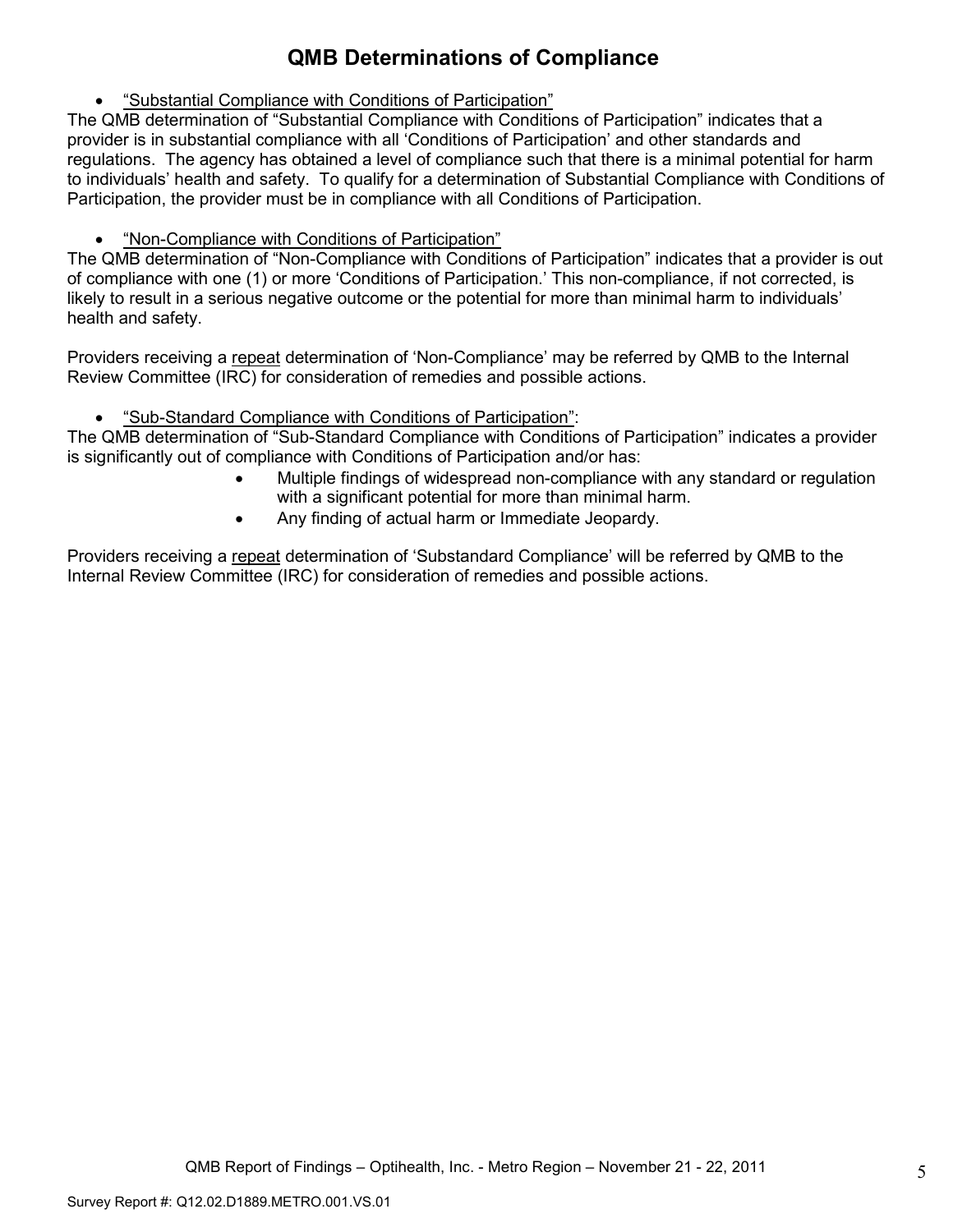# **Guidelines for the Provider Informal Reconsideration of Finding (IRF) Process**

#### **Introduction:**

Throughout the QMB Survey process, surveyors are openly communicating with providers. Open communication means that surveyors have clarified issues and/or requested missing information before completing the review. Regardless, there may still be instances where the provider disagrees with a specific finding. Providers may use the following process to informally dispute a finding.

#### **Instructions:**

- 1. The Informal Reconsideration of the Finding (IRF) request must be in writing to the QMB Deputy Bureau Chief **within 10 working days** of receipt of the final report.
- 2. The written request for an IRF must be completed on the QMB Request for Informal Reconsideration of Finding Form available on the QMB website: http://dhi.health.state.nm.us/qmb
- 3. The written request for an IRF must specify in detail the request for reconsideration and why the finding is inaccurate.
- 4. The IRF request must include all supporting documentation or evidence.

### **The following limitations apply to the IRF process:**

- The request for an IRF and all supporting evidence must be received within 10 days.
- Findings based on evidence requested during the survey and not provided may not be subject to reconsideration.
- The supporting documentation must be new evidence not previously reviewed or requested by the survey team.
- Providers must continue to complete their Plan of Correction during the IRF process
- Providers may not request an IRF to challenge the sampling methodology.
- Providers may not request an IRF based on disagreement with the nature of the standard or regulation.
- Providers may not request an IRF to challenge the team composition.
- Providers may not request an IRF to challenge the QMB compliance determination or the length of their DDSD provider contract.

A Provider forfeits the right to an IRF if the request is not made within 10 working days of receiving the report and/or does not include all supporting documentation or evidence to show compliance with the standards and regulations.

QMB has 30 working days to complete the review and notify the provider of the decision. The request will be reviewed by the IRF committee. The Provider will be notified in writing of the ruling; no face to face meeting will be conducted.

When a Provider requests that a finding be reconsidered, it does not stop or delay the Plan of Correction process. **Providers must continue to complete the Plan of Correction, including the finding in dispute regardless of the IRF status.** If a finding is removed or modified, it will be noted and removed or modified from the Report of Findings. It should be noted that in some cases a Plan of Correction may be completed prior to the IRF process being completed. The provider will be notified in writing on the decisions of the IRF committee.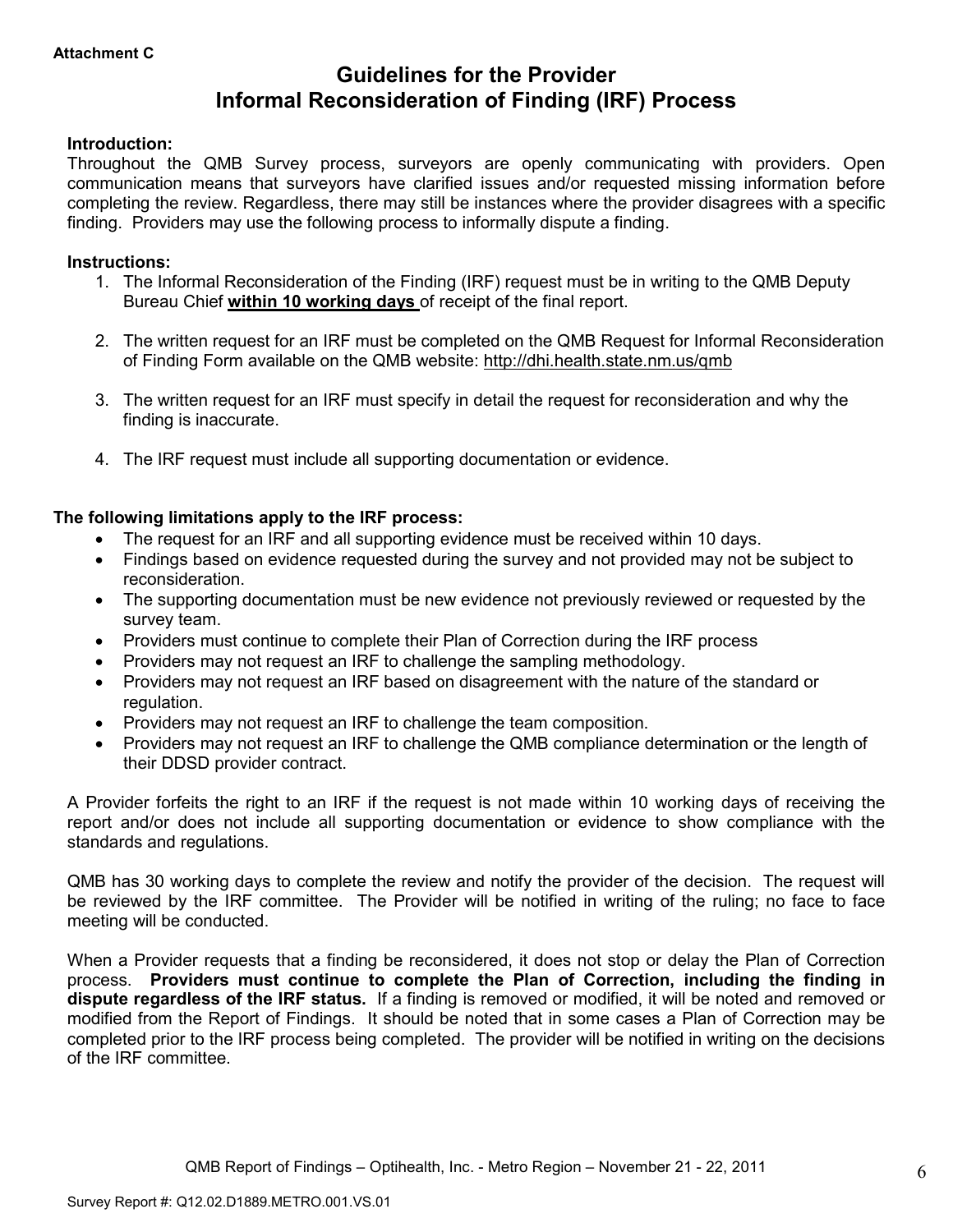# **Agency: Optihealth, Inc. - Metro Region**  Program: Developmental Disabilities Waiver Service: Community Living (Supported Living & Independent Living) & Community Inclusion (Adult Habilitation) Monitoring Type: Verification Survey<br> **Original Survey:** April 25 - 28, 2011 **Original Survey: April 25 - 28, 2011 Verification Survey: November 21-22, 2011**

| <b>Standard of Care</b>                                                                                 | April 25 - 28, 2011 Deficiencies                     | November 21-22, 2011                                 |
|---------------------------------------------------------------------------------------------------------|------------------------------------------------------|------------------------------------------------------|
|                                                                                                         |                                                      | Verification Survey - New and Repeat                 |
|                                                                                                         |                                                      | <b>Deficiencies</b>                                  |
| Tag # 1A28.1 (CoP) Incident Mgt. System -                                                               | <b>Scope &amp; Severity Rating: E</b>                | <b>Scope and Severity Rating: D</b>                  |
| <b>Personnel Training</b>                                                                               |                                                      |                                                      |
| NMAC 7.1.13.10 INCIDENT MANAGEMENT                                                                      | Based on record review and interview, the Agency     | New Findings & Repeat:                               |
| <b>SYSTEM REQUIREMENTS:</b>                                                                             | failed to provide documentation verifying completion |                                                      |
| A. General: All licensed health care facilities and                                                     | of Incident Management Training for 23 of 84 Agency  | Based on record review and interview, the Agency     |
| community based service providers shall establish                                                       | Personnel.                                           | failed to provide documentation verifying completion |
| and maintain an incident management system, which                                                       |                                                      | of Incident Management Training for 1 of 111 Agency  |
| emphasizes the principles of prevention and staff                                                       | <b>Direct Service Professional Personnel (DSP):</b>  | Personnel.                                           |
| involvement. The licensed health care facility or                                                       | • Incident Management Training (Abuse, Neglect &     |                                                      |
| community based service provider shall ensure that                                                      | Misappropriation of Consumers' Property) (#40,       | <b>Direct Service Professional Personnel (DSP):</b>  |
| the incident management system policies and                                                             | 41, 42, 51, 59, 71, 75, 77, 79, 85, 86, 91, 92, 93,  | • Incident Management Training (Abuse, Neglect &     |
| procedures requires all employees to be competently                                                     | 95, 99, 112, 114, 116 & 119)                         | Misappropriation of Consumers' Property) (#156)      |
| trained to respond to, report, and document incidents                                                   |                                                      |                                                      |
| in a timely and accurate manner.                                                                        | <b>Service Coordination Personnel (SC):</b>          |                                                      |
| D. Training Documentation: All licensed health                                                          | • Incident Management Training (Abuse, Neglect &     |                                                      |
| care facilities and community based service providers                                                   | Misappropriation of Consumers' Property) (# 122 &    |                                                      |
| shall prepare training documentation for each                                                           | 123)                                                 |                                                      |
| employee to include a signed statement indicating the                                                   |                                                      |                                                      |
| date, time, and place they received their incident                                                      |                                                      |                                                      |
| management reporting instruction. The licensed                                                          | When Direct Service Professionals were asked         |                                                      |
| health care facility and community based service                                                        | what two State Agencies must be contacted when       |                                                      |
| provider shall maintain documentation of an<br>employee's training for a period of at least twelve (12) | there is suspected Abuse, Neglect &                  |                                                      |
| months, or six (6) months after termination of an                                                       | <b>Misappropriation of Consumers' Property, the</b>  |                                                      |
| employee's employment. Training curricula shall be                                                      | following was reported:                              |                                                      |
| kept on the provider premises and made available on                                                     |                                                      |                                                      |
| request by the department. Training documentation                                                       | • DSP #107 stated, "I don't know"                    |                                                      |
| shall be made available immediately upon a division                                                     |                                                      |                                                      |
| representative's request. Failure to provide employee                                                   |                                                      |                                                      |
|                                                                                                         |                                                      |                                                      |
| training documentation shall subject the licensed                                                       |                                                      |                                                      |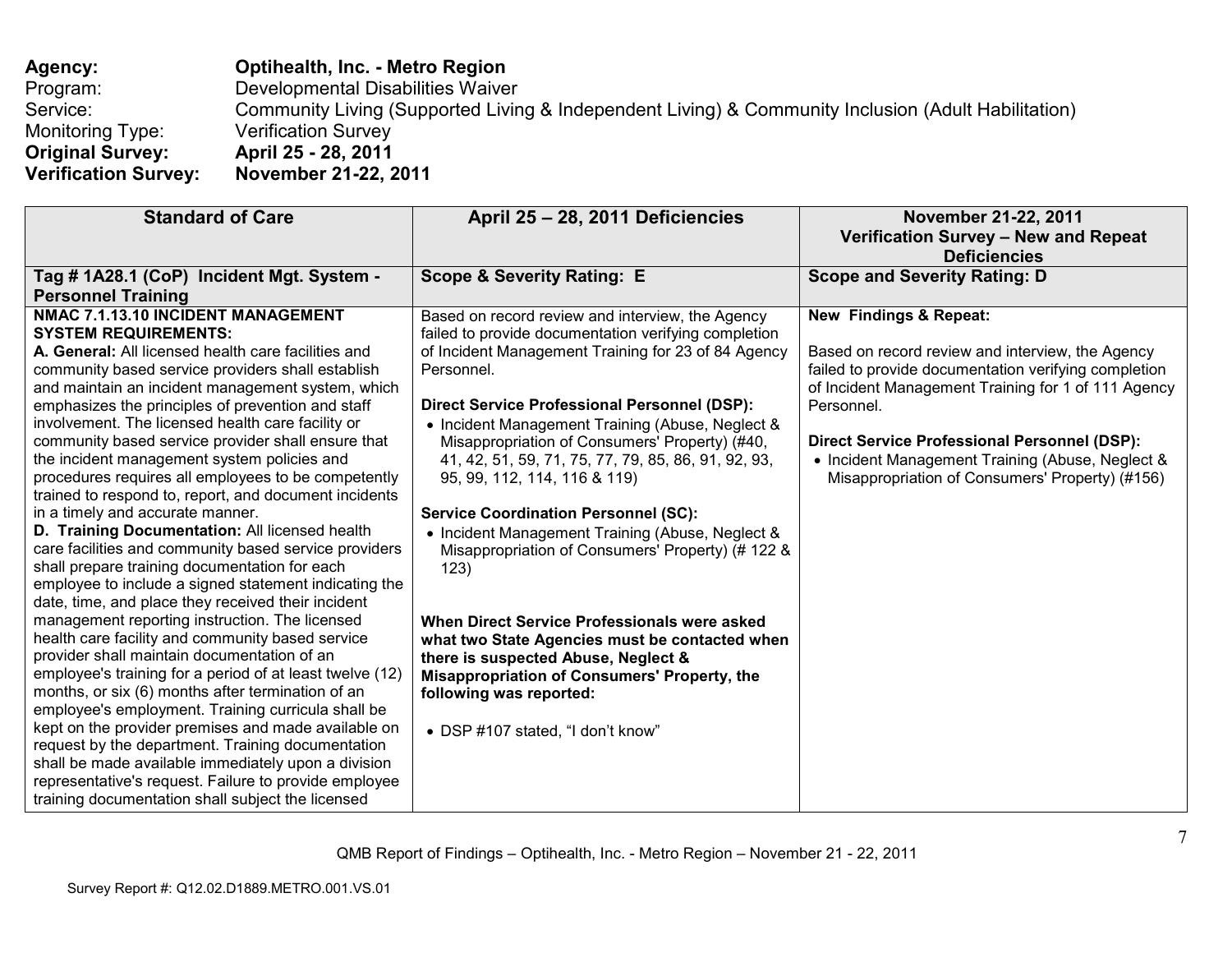| health care facility or community based service       |  |
|-------------------------------------------------------|--|
| provider to the penalties provided for in this rule.  |  |
|                                                       |  |
| <b>Policy Title: Training Requirements for Direct</b> |  |
| Service Agency Staff Policy - Eff. March 1, 2007      |  |
| <b>II. POLICY STATEMENTS:</b>                         |  |
|                                                       |  |
| A. Individuals shall receive services from competent  |  |
| and qualified staff.                                  |  |
|                                                       |  |
| C. Staff shall complete training on DOH-approved      |  |
| incident reporting procedures in accordance with 7    |  |
| NMAC 1.13.                                            |  |
|                                                       |  |
|                                                       |  |
|                                                       |  |
|                                                       |  |
|                                                       |  |
|                                                       |  |
|                                                       |  |
|                                                       |  |
|                                                       |  |
|                                                       |  |
|                                                       |  |
|                                                       |  |
|                                                       |  |
|                                                       |  |
|                                                       |  |
|                                                       |  |
|                                                       |  |
|                                                       |  |
|                                                       |  |
|                                                       |  |
|                                                       |  |
|                                                       |  |
|                                                       |  |
|                                                       |  |
|                                                       |  |
|                                                       |  |
|                                                       |  |
|                                                       |  |
|                                                       |  |
|                                                       |  |
|                                                       |  |
|                                                       |  |
|                                                       |  |
|                                                       |  |
|                                                       |  |
|                                                       |  |
|                                                       |  |
|                                                       |  |
|                                                       |  |
|                                                       |  |
|                                                       |  |
|                                                       |  |
|                                                       |  |
|                                                       |  |
|                                                       |  |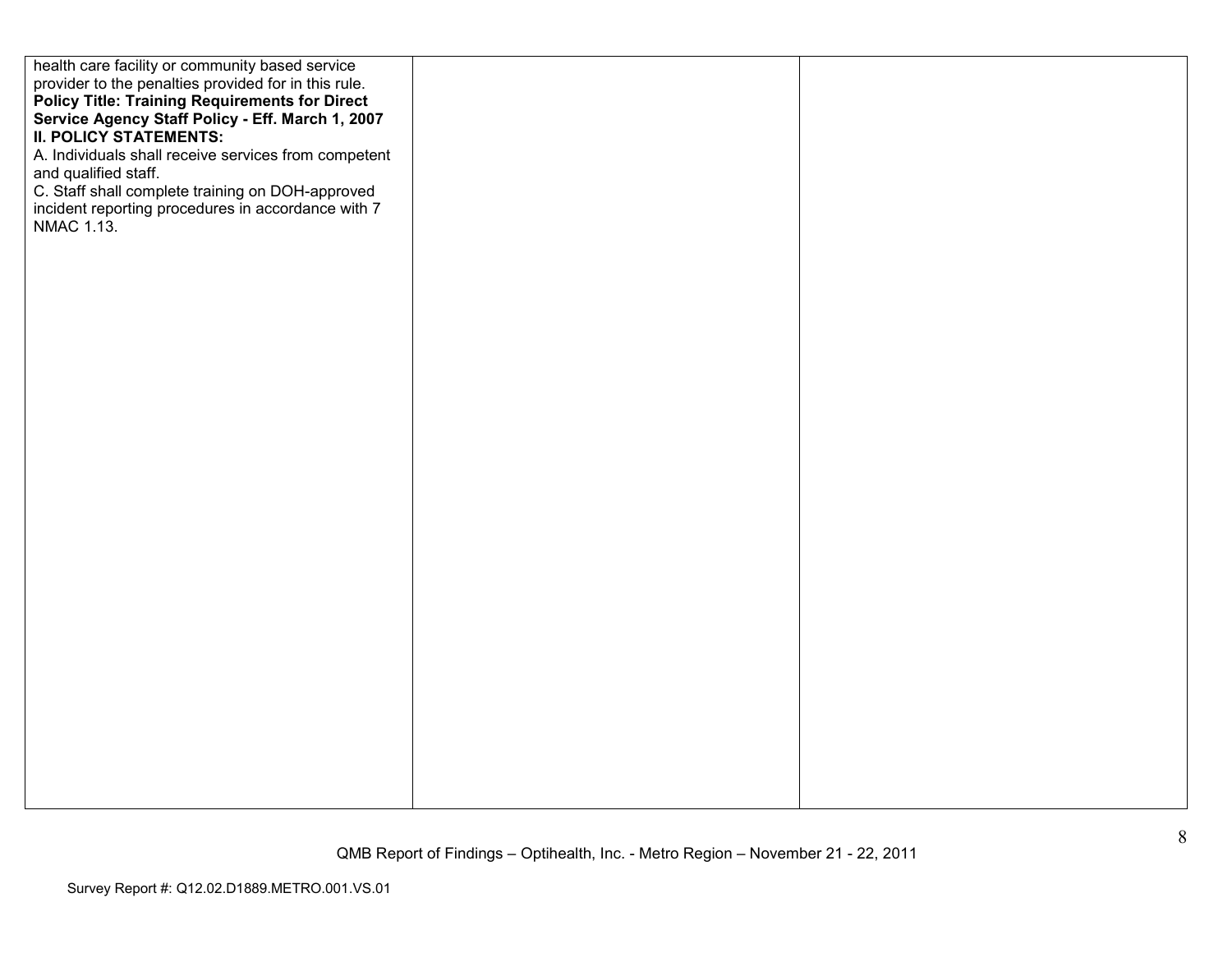| Tag # 6L13 (CoP) - CL Healthcare Reqts.                                                        | <b>Scope and Severity Rating: E</b>                                                         | <b>Scope and Severity Rating: D</b>                  |
|------------------------------------------------------------------------------------------------|---------------------------------------------------------------------------------------------|------------------------------------------------------|
| Developmental Disabilities (DD) Waiver Service                                                 | Based on record review, the Agency failed to provide                                        | <b>Repeat Finding:</b>                               |
| Standards effective 4/1/2007                                                                   | documentation of annual physical examinations                                               |                                                      |
| <b>CHAPTER 6. VI. GENERAL REQUIREMENTS</b>                                                     | and/or other examinations as specified by a licensed                                        | Based on record review, the Agency failed to provide |
| <b>FOR COMMUNITY LIVING</b>                                                                    | physician for 4 of 8 individuals receiving Community                                        | documentation of annual physical examinations        |
| G. Health Care Requirements for Community                                                      | Living Services.                                                                            | and/or other examinations as specified by a licensed |
| <b>Living Services.</b>                                                                        |                                                                                             | physician for 1 of 8 individuals receiving Community |
| (1) The Community Living Service providers shall                                               | The following was not found, incomplete and/or not                                          | Living Services.                                     |
| ensure completion of a HAT for each individual                                                 | current:                                                                                    |                                                      |
| receiving this service. The HAT shall be completed 2                                           |                                                                                             | The following was not found, incomplete and/or not   |
| weeks prior to the annual ISP meeting and submitted                                            | • Dental Exam                                                                               | current:                                             |
| to the Case Manager and all other IDT Members. A                                               | ° Individual #1 - As indicated by the DDSD file                                             |                                                      |
| revised HAT is required to also be submitted                                                   | matrix Dental Exams are to be conducted                                                     | • Swallow Study                                      |
| whenever the individual's health status changes                                                | annually. No evidence of exam was found.                                                    | ° Individual #3 - As indicated by collateral         |
| significantly. For individuals who are newly allocated                                         |                                                                                             | documentation reviewed, exam was scheduled           |
| to the DD Waiver program, the HAT may be<br>completed within 2 weeks following the initial ISP | ° Individual #3 - As indicated by collateral                                                | for 2/4/2011. No evidence of exam results were       |
| meeting and submitted with any strategies and                                                  | documentation reviewed, exam was completed                                                  | found.                                               |
| support plans indicated in the ISP, or within 72 hours                                         | on 8/31/2010. Follow-up was to be completed in                                              |                                                      |
| following admission into direct services, which ever                                           | 6 months. No evidence of follow-up found.                                                   |                                                      |
| comes first.                                                                                   |                                                                                             |                                                      |
| (2) Each individual will have a Health Care                                                    | • Vision Exam                                                                               |                                                      |
| Coordinator, designated by the IDT. When the                                                   | ° Individual #1 - As indicated by collateral                                                |                                                      |
| individual's HAT score is 4, 5 or 6 the Health Care                                            | documentation reviewed, exam was completed<br>on 6/5/2009. Follow-up was to be completed in |                                                      |
| Coordinator shall be an IDT member, other than the                                             | 12 months. No evidence of follow-up found.                                                  |                                                      |
| individual. The Health Care Coordinator shall oversee                                          |                                                                                             |                                                      |
| and monitor health care services for the individual in                                         | • Auditory Exam                                                                             |                                                      |
| accordance with these standards. In circumstances                                              | ° Individual #2 - As indicated by collateral                                                |                                                      |
| where no IDT member voluntarily accepts                                                        | documentation reviewed, exam was completed                                                  |                                                      |
| designation as the health care coordinator, the                                                | on 1/19/2010. Follow-up was to be completed in                                              |                                                      |
| community living provider shall assign a staff member                                          | 12 months. No evidence of follow-up found.                                                  |                                                      |
| to this role.                                                                                  |                                                                                             |                                                      |
| (3) For each individual receiving Community Living                                             | • Cholesterol & Blood Glucose                                                               |                                                      |
| Services, the provider agency shall ensure and                                                 | ° Individual #2 - As indicated by collateral                                                |                                                      |
| document the following:                                                                        | documentation reviewed, lab work was ordered                                                |                                                      |
| (a) Provision of health care oversight consistent                                              | on 3/24/2010. No evidence of lab results were                                               |                                                      |
| with these Standards as detailed in Chapter                                                    | found.                                                                                      |                                                      |
| One section III E: Healthcare Documentation by                                                 |                                                                                             |                                                      |
| Nurses For Community Living Services,                                                          | • Tardive Dyskinesia Screenings                                                             |                                                      |
| Community Inclusion Services and Private Duty                                                  | None found 7/2010 - 1/2011 for Risperidone and<br>$\circ$                                   |                                                      |
| Nursing Services.                                                                              | Reglan (Individual #3)                                                                      |                                                      |
| b) That each individual with a score of 4, 5, or 6 on                                          |                                                                                             |                                                      |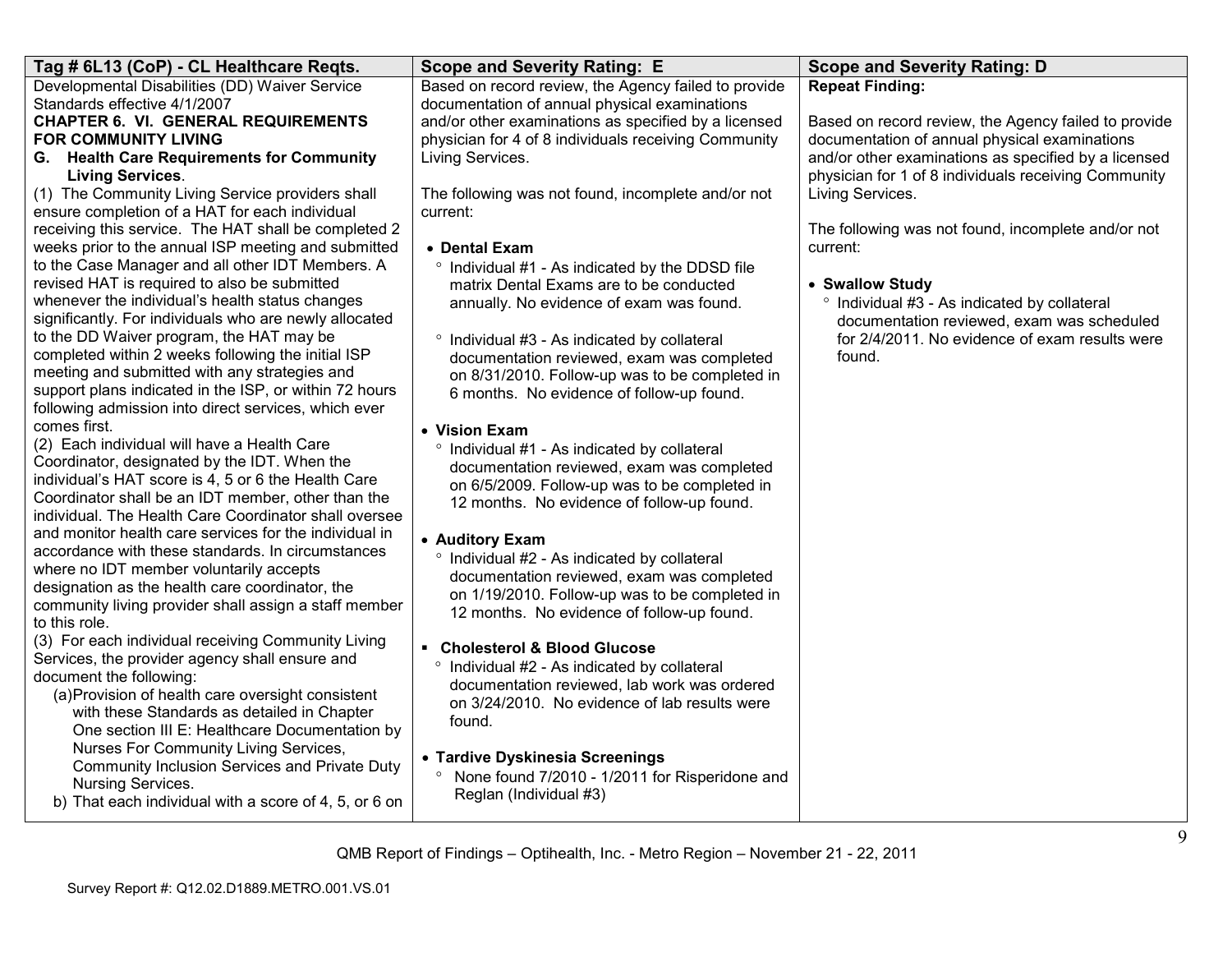| the HAT, has a Health Care Plan developed by<br>a licensed nurse.<br>(c) That an individual with chronic condition(s) with<br>the potential to exacerbate into a life<br>threatening condition, has Crisis Prevention/<br>Intervention Plan(s) developed by a licensed<br>nurse or other appropriate professional for each<br>such condition.<br>(4) That an average of 3 hours of documented<br>nutritional counseling is available annually, if<br>recommended by the IDT.<br>(5) That the physical property and grounds are free<br>of hazards to the individual's health and safety.<br>(6) In addition, for each individual receiving<br>Supported Living or Family Living Services, the<br>provider shall verify and document the following:<br>(a) The individual has a primary licensed physician;<br>(b) The individual receives an annual physical<br>examination and other examinations as<br>specified by a licensed physician;<br>(c) The individual receives annual dental check-ups<br>and other check-ups as specified by a licensed<br>dentist;<br>(d) The individual receives eye examinations as<br>specified by a licensed optometrist or<br>ophthalmologist; and<br>(e)Agency activities that occur as follow-up to<br>medical appointments (e.g. treatment, visits to<br>specialists, changes in medication or daily<br>routine). | • Swallow Study<br>° Individual #3 - As indicated by collateral<br>documentation reviewed, exam was scheduled<br>for 2/4/2011. No evidence of exam results were<br>found.<br>• Psychological Assessment<br>° Individual #5 - As indicated by collateral<br>documentation reviewed, exam was scheduled<br>for 3/21/2011. No evidence of exam results ere<br>found. |  |
|---------------------------------------------------------------------------------------------------------------------------------------------------------------------------------------------------------------------------------------------------------------------------------------------------------------------------------------------------------------------------------------------------------------------------------------------------------------------------------------------------------------------------------------------------------------------------------------------------------------------------------------------------------------------------------------------------------------------------------------------------------------------------------------------------------------------------------------------------------------------------------------------------------------------------------------------------------------------------------------------------------------------------------------------------------------------------------------------------------------------------------------------------------------------------------------------------------------------------------------------------------------------------------------------------------------------------------------------------------|-------------------------------------------------------------------------------------------------------------------------------------------------------------------------------------------------------------------------------------------------------------------------------------------------------------------------------------------------------------------|--|
| NMAC 8.302.1.17 RECORD KEEPING AND<br><b>DOCUMENTATION REQUIREMENTS: A provider</b><br>must maintain all the records necessary to fully<br>disclose the nature, quality, amount and medical<br>necessity of services furnished to an eligible recipient<br>who is currently receiving or who has received<br>services in the past.                                                                                                                                                                                                                                                                                                                                                                                                                                                                                                                                                                                                                                                                                                                                                                                                                                                                                                                                                                                                                      |                                                                                                                                                                                                                                                                                                                                                                   |  |
| B. Documentation of test results: Results of tests<br>and services must be documented, which includes                                                                                                                                                                                                                                                                                                                                                                                                                                                                                                                                                                                                                                                                                                                                                                                                                                                                                                                                                                                                                                                                                                                                                                                                                                                   |                                                                                                                                                                                                                                                                                                                                                                   |  |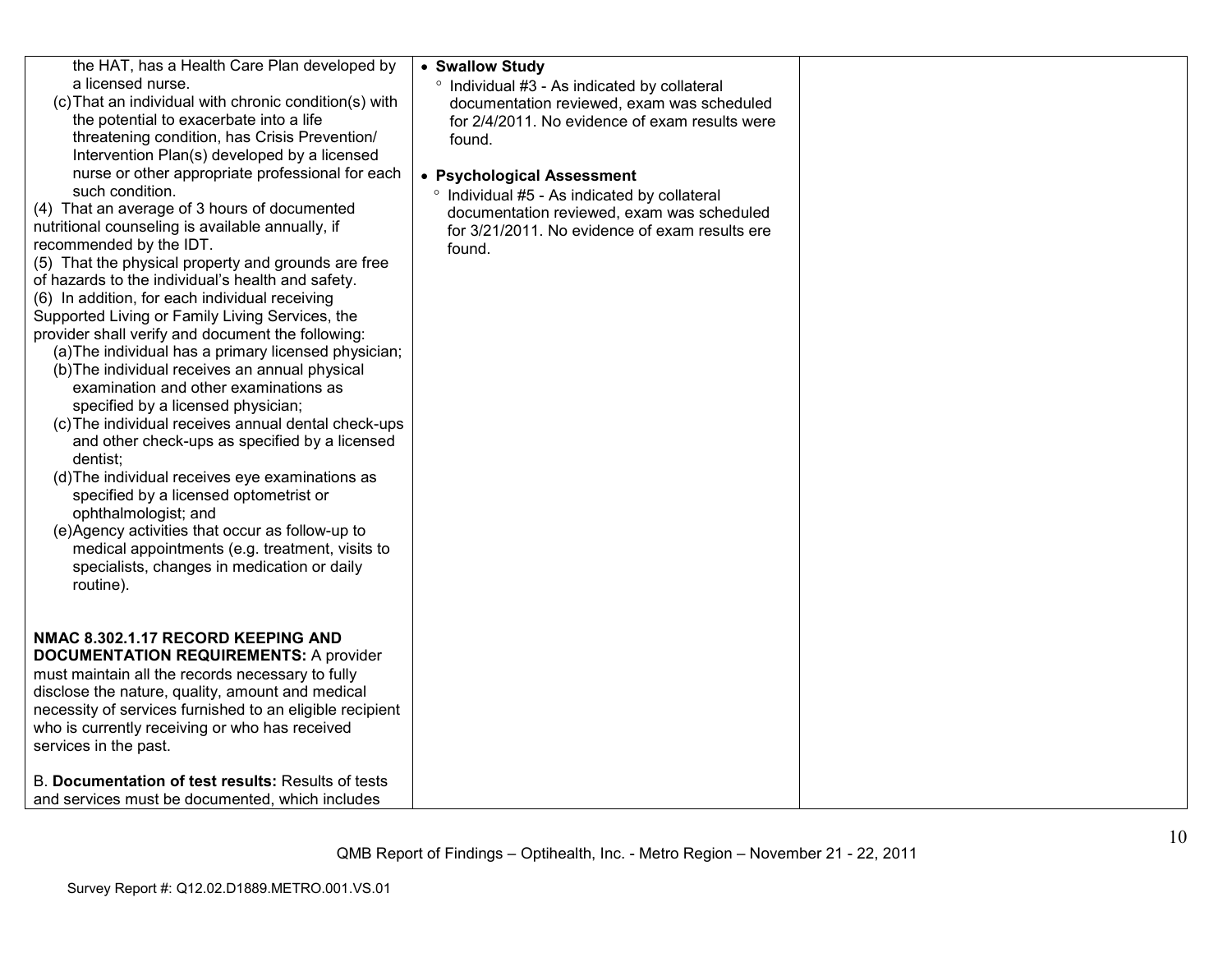| results of laboratory and radiology procedures or<br>progress following therapy or treatment. |  |
|-----------------------------------------------------------------------------------------------|--|
|                                                                                               |  |
|                                                                                               |  |
|                                                                                               |  |
|                                                                                               |  |
|                                                                                               |  |
|                                                                                               |  |
|                                                                                               |  |
|                                                                                               |  |
|                                                                                               |  |
|                                                                                               |  |
|                                                                                               |  |
|                                                                                               |  |
|                                                                                               |  |
|                                                                                               |  |
|                                                                                               |  |
|                                                                                               |  |
|                                                                                               |  |
|                                                                                               |  |
|                                                                                               |  |
|                                                                                               |  |
|                                                                                               |  |
|                                                                                               |  |
|                                                                                               |  |
|                                                                                               |  |
|                                                                                               |  |
|                                                                                               |  |
|                                                                                               |  |
|                                                                                               |  |
|                                                                                               |  |
|                                                                                               |  |
|                                                                                               |  |
|                                                                                               |  |
|                                                                                               |  |
|                                                                                               |  |
|                                                                                               |  |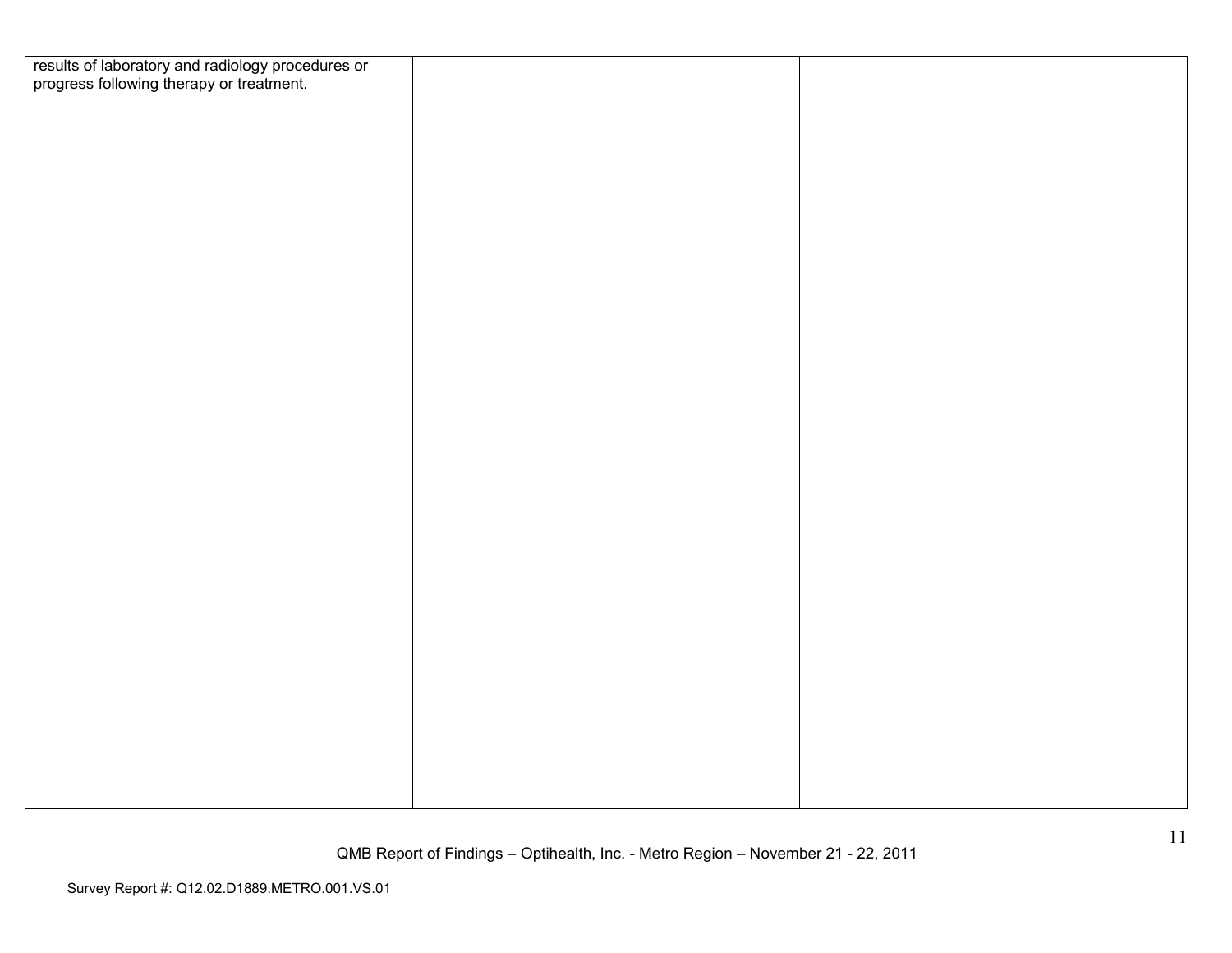| Developmental Disabilities (DD) Waiver Service<br><b>Repeat Finding:</b><br>Based on observation, the Agency failed to ensure<br>Standards effective 4/1/2007<br>that each individual's residence met all requirements<br><b>CHAPTER 6. VIII. COMMUNITY LIVING SERVICE</b><br>within the standard for 7 of 7 Supported Living<br>Based on observation, the Agency failed to ensure<br>that each individual's residence met all requirements<br>PROVIDER AGENCY REQUIREMENTS<br>residences.<br>within the standard for 1 of 7 Supported Living<br>L. Residence Requirements for Family Living<br><b>Services and Supported Living Services</b><br>The following items were not found, not functioning or<br>residences.<br>(1) Supported Living Services and Family Living<br>incomplete:<br>Services providers shall assure that each individual's<br>residence has:<br><b>Supported Living Requirements:</b><br>incomplete:<br>(a) Battery operated or electric smoke detectors,<br>heat sensors, or a sprinkler system installed in<br><b>Supported Living Requirements:</b><br>• Accessible written procedures for emergency<br>the residence:<br>evacuation e.g. fire and weather-related threats<br>(b) General-purpose first aid kit;<br>(#2)<br>• Accessible written procedures for emergency<br>(c) When applicable due to an individual's health<br>status, a blood borne pathogens kit;                                                                                                                                                                                                                                                                                                                                                                                                                         | Tag # 6L25 (CoP) Residential Health &                | <b>Scope and Severity Rating: F</b>                  | <b>Scope and Severity Rating: D</b>                                                                                                                         |
|---------------------------------------------------------------------------------------------------------------------------------------------------------------------------------------------------------------------------------------------------------------------------------------------------------------------------------------------------------------------------------------------------------------------------------------------------------------------------------------------------------------------------------------------------------------------------------------------------------------------------------------------------------------------------------------------------------------------------------------------------------------------------------------------------------------------------------------------------------------------------------------------------------------------------------------------------------------------------------------------------------------------------------------------------------------------------------------------------------------------------------------------------------------------------------------------------------------------------------------------------------------------------------------------------------------------------------------------------------------------------------------------------------------------------------------------------------------------------------------------------------------------------------------------------------------------------------------------------------------------------------------------------------------------------------------------------------------------------------------------------------------------------------------------------------------------------|------------------------------------------------------|------------------------------------------------------|-------------------------------------------------------------------------------------------------------------------------------------------------------------|
| (d) Accessible written procedures for emergency<br>residence unsuitable for occupancy. The<br>of all medications with dispensing instructions for<br>evacuation e.g. fire and weather-related threats;<br>emergency evacuation procedures shall address,<br>each individual that are consistent with the<br>(e) Accessible telephone numbers of poison control<br>but are not limited to, fire, chemical and/or<br>Assisting with Medication Administration training or<br>centers located within the line of sight of the<br>hazardous waste spills, and flooding (#2)<br>each individual's ISP (#2, 3, 4, 5, 6, 7 & 8)<br>telephone;<br>Accessible written documentation of actual<br>(1)<br>• Accessible written procedures for emergency<br>evacuation drills occurring at least three (3)<br>placement and relocation of individuals in the event<br>times a year. For Supported Living evacuation<br>of an emergency evacuation that makes the<br>drills shall occur at least once a year during each<br>residence unsuitable for occupancy. The<br>shift:<br>emergency evacuation procedures shall address,<br>(g) Accessible written procedures for the safe<br>but are not limited to, fire, chemical and/or<br>storage of all medications with dispensing<br>hazardous waste spills, and flooding (#2)<br>instructions for each individual that are<br>consistent with the Assisting with Medication<br>Administration training or each individual's ISP;<br>and<br>(h) Accessible written procedures for emergency<br>placement and relocation of individuals in the<br>event of an emergency evacuation that makes<br>the residence unsuitable for occupancy. The<br>emergency evacuation procedures shall<br>address, but are not limited to, fire, chemical<br>and/or hazardous waste spills, and flooding. | <b>Safety (Supported Living &amp; Family Living)</b> | • Accessible written procedures for the safe storage | The following items were not found, not functioning or<br>placement and relocation of individuals in the event<br>of an emergency evacuation that makes the |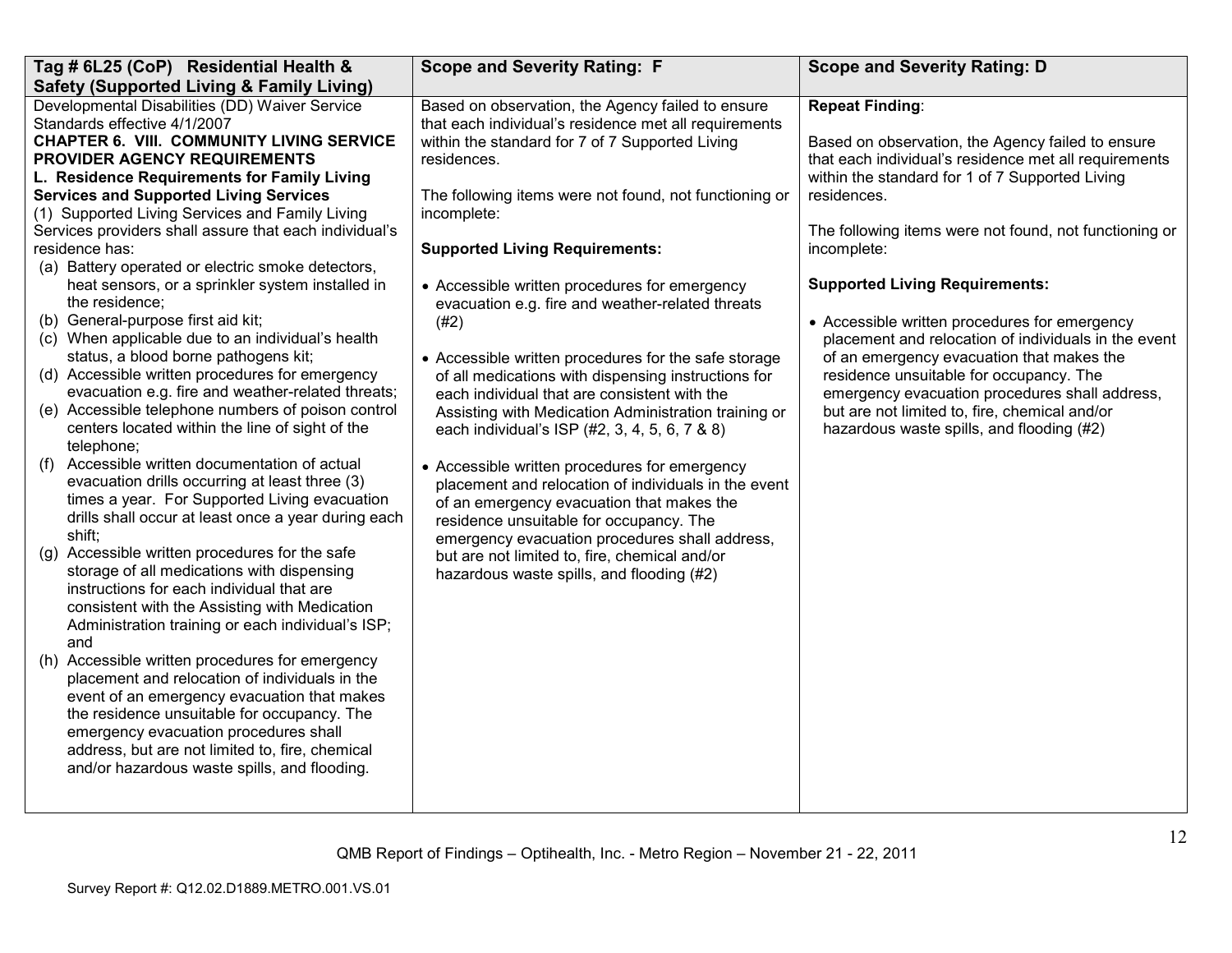| <b>Standard of Care</b>                                                | April 25 - 28, 2011 Deficiencies | November 21-22, 2011<br>Verification Survey - New and Repeat<br><b>Deficiencies</b> |
|------------------------------------------------------------------------|----------------------------------|-------------------------------------------------------------------------------------|
| Tag # 1A06 Provider Agency Policy and<br><b>Procedure Requirements</b> | Scope and Severity Rating: A     | Completed                                                                           |
| Tag # 1A08 Agency Case File                                            | Scope and Severity Rating: B     | Completed                                                                           |
| Tag # 1A09 Medication Delivery (MAR) -<br><b>Routine Medication</b>    | Scope and Severity Rating: E     | Completed                                                                           |
| Tag # 1A09.1 Medication Delivery - PRN<br>Medication                   | Scope and Severity Rating: E     | Completed                                                                           |
| Tag # 1A11.1 (CoP) Transportation Training                             | Scope and Severity Rating: E     | Completed                                                                           |
| Tag # 1A15.2 & 5l09 - Healthcare<br>Documentation                      | Scope and Severity Rating: E     | Completed                                                                           |
| Tag #1A20 DSP Training Documents                                       | Scope and Severity Rating: E     | Completed                                                                           |
| Tag #1A22 Staff Competence                                             | Scope and Severity Rating: D     | Completed                                                                           |
| Tag # 1A25 (CoP) CCHS                                                  | Scope and Severity Rating: D     | Completed                                                                           |
| Tag #1A26 (CoP) COR/EAR                                                | Scope and Severity Rating: D     | Completed                                                                           |
| Tag # 1A27 (CoP) Late & Failure to Report                              | Scope and Severity Rating: E     | Completed                                                                           |
| Tag # 1A37 Individual Specific Training                                | Scope and Severity Rating: E     | Completed                                                                           |
| Tag #1A39 - Assistive Technology & Adaptive<br>Equipment               | Scope and Severity Rating: A     | Completed                                                                           |
| Tag # 5144 AH Reimbursement                                            | Scope and Severity Rating: B     | Completed                                                                           |
| Tag # 6L14 Residential Case File                                       | Scope and Severity Rating: F     | Completed                                                                           |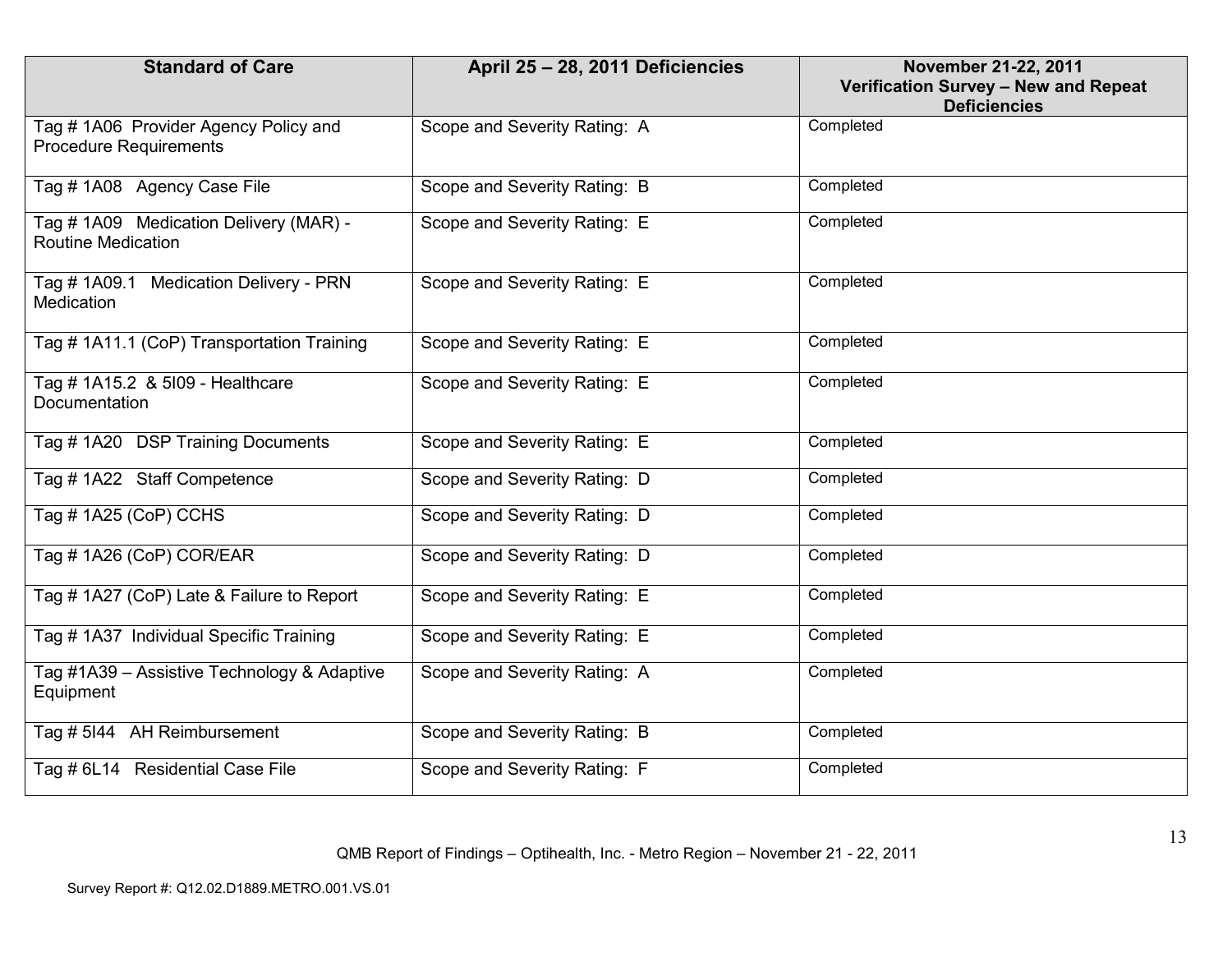SUSANA MARTINEZ, GOVERNOR



CATHERINE D. TORRES, M.D., CABINET SECRETARY

Date: May 14, 2012

| To:        | Ms. Chitra Roy, Executive Director |
|------------|------------------------------------|
| Provider:  | Optihealth, Inc.                   |
| Address:   | 4620 Jefferson Lane Suite A        |
| State/Zip: | Albuquerque, NM 87109              |

E-mail Address: Optihealth9999@aol.com

| Region:          | Metro                                                                        |
|------------------|------------------------------------------------------------------------------|
| Original Survey: | April 25 - 28, 2011                                                          |
|                  | Verification Survey: November 21 - 22, 2011                                  |
|                  | Program Surveyed: Developmental Disabilities Waiver                          |
|                  | Service Surveyed: Community Living (Supported Living & Independent Living) & |
|                  | Community Inclusion (Adult Habilitation)                                     |

### Dear Ms. Roy:

The Division of Health Improvement/Quality Management Bureau has received, reviewed and approved the supporting documents you submitted for your Plan of Correction. The documents you provided verified that all previously cited survey Deficiencies have been corrected.

# **The Plan of Correction process is now complete.**

### **Furthermore, your agency is now determined to be in Compliance with all Conditions of Participation.**

To maintain ongoing compliance with standards and regulations, continue to use the Quality Assurance (self-auditing) processes you described in your Plan of Correction.

Consistent use these Quality Assurance processes will enable you to identify and promptly respond to problems, enhance your service delivery, and result in fewer deficiencies cited in future QMB surveys.

Thank you for your cooperation with the Plan of Correction process, for striving to come into compliance with standards and regulations, and for helping to provide the health, safety and personal growth of the people you serve.

**Sincerely**  $\overline{\phantom{a}}$ 

Scott Good QMB Deputy Chief



**DIVISION OF HEALTH IMPROVEMENT** • **QUALITY MANAGEMENT BUREAU** 5301 Central Avenue NE, Suite 400 • Albuquerque, New Mexico • 87108 (505) 222-8623 • FAX: (505) 222-8661 • <u>http://www.dhi.health.state.nm.us</u>